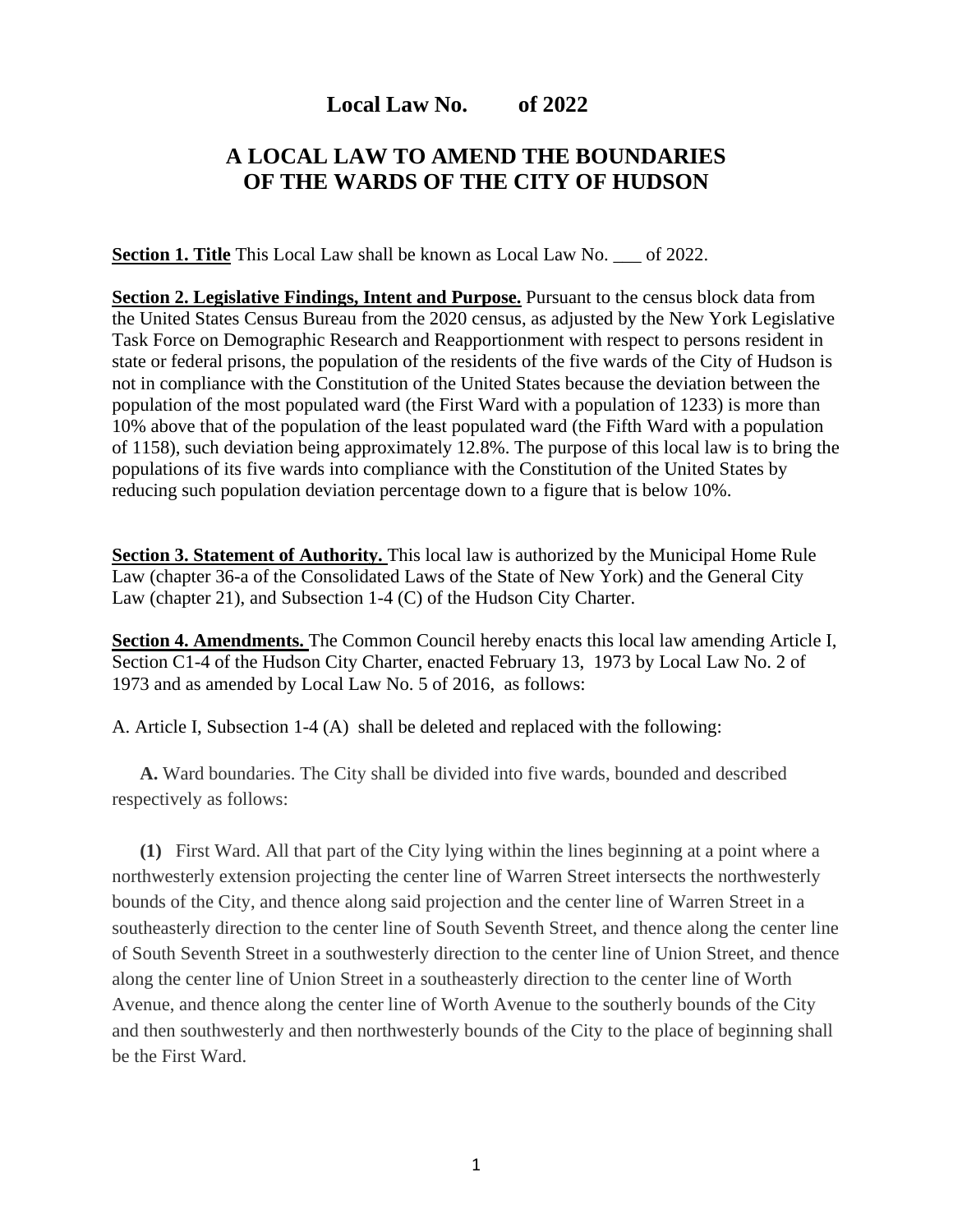**[\(2\)](https://ecode360.com/32105449#32105449)** Second Ward. All that part of the City lying within the lines beginning at a point where a northwesterly extension projecting the center line of Warren Street intersects the northwesterly bounds of the City, and thence along said projection and the center line of Warren Street in a southeasterly direction to the center line of North Third Street, and thence along the center line of North Third Street in a northeasterly direction to the center line of Rope Alley, and thence along the center line of Rope Alley in a northwesterly direction to the center line of North Second Street, and thence along the center line of North Second Street in a northeasterly direction to the northerly bounds of the City, and thence along the northerly and northwesterly bounds of the City to the place of beginning shall be the Second Ward.

**[\(3\)](https://ecode360.com/32105450#32105450)** Third Ward. All that part of the City lying within the lines beginning at a point where the center line of Worth Avenue intersects the southerly bounds of the City, and thence along the southerly and then easterly bounds of the City to the center line of Fairview Avenue, and thence along the center line of Fairview Avenue in a southwesterly direction to the center line of Green Street, and thence along the center line of Green Street in a northwesterly and then westerly direction to the center line of State Street, and thence along the center line of State Street in a northwesterly direction to the center line of North Fifth Street, and thence along the center line of North Fifth Street in a southwesterly direction to the center line of Warren Street, and thence along the center line of Warren Street in a southeasterly direction to the center line of South Seventh Street, and thence along the center line of South Seventh Street in a southwesterly direction to the center line of Union Street, and thence along the center line of Union Street in a southeasterly direction to the center line of Worth Avenue, and thence along the center line of Worth Avenue in a southerly direction to the place of beginning shall be the Third Ward.

**[\(4\)](https://ecode360.com/32105451#32105451)** Fourth Ward. All that part of the City lying within the lines beginning at a point where the easterly bounds of the City intersect the center line of Harry Howard Avenue, and thence along the center line of Harry Howard Avenue in a southwesterly direction to the center line of Washington Street and thence along said projection and the center line of North Fifth Street in a southwesterly direction to the center line of Washington Street, and thence along the center line of Washington Street in a southeasterly direction to the center line of North Sixth Street, and thence along the center line of North Sixth Street in a southwesterly direction to the center line of State Street, and thence along the center line of State Street in a northwesterly direction to the center line of North Fifth Street, and thence along the center line of North Fifth Street in a southwesterly direction to the center line of Warren Street, and thence along the center line of Warren Street in a northwesterly direction to the center line of North Third Street, and thence along the center line of North Third Street in a northeasterly direction to the center line of Rope Alley, and thence along the center line of Rope Alley in a northwesterly direction to the center line of North Second Street, and thence along the center line of North Second Street in a northeasterly direction to the northerly bounds of the City, and thence in an easterly and then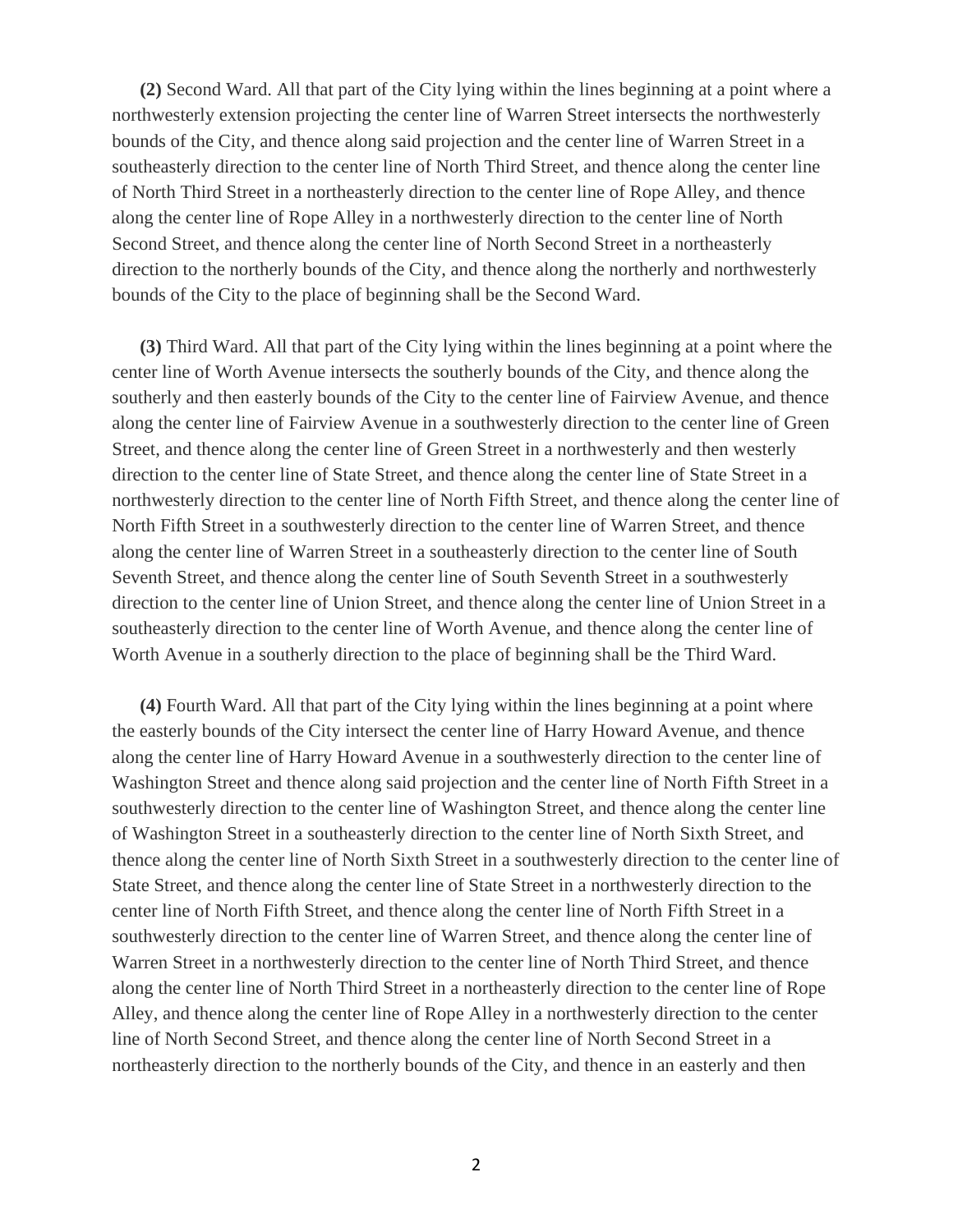southerly direction along the northerly and easterly bounds of the City to the place of beginning shall be the Fourth Ward.

**[\(5\)](https://ecode360.com/32105452#32105452)** Fifth Ward. All that part of the City lying within the lines beginning at a point where the easterly bounds of the City intersect the center line of Harry Howard Avenue, and thence along the center line of Harry Howard Avenue in a southwesterly direction to the center line of Washington Street, and thence along the center line of Washington Street in a southwesterly direction to the center line of North Sixth Street, and thence along the center line of North Sixth Street in a southwesterly direction to the center line of State Street, and thence along the center line of State Street in a southeasterly direction to the center line of Green Street, and thence along the center line of Green Street in an easterly and then southeasterly direction to the center line of Fairview Avenue, and thence along the center line of Fairview Avenue in a northeasterly direction to where the center line of Fairview Avenue intersects the easterly bounds of the City, and thence along the easterly bounds of the City in a northerly direction to the place of beginning shall be the Fifth Ward.

B. Subsection 1-4 (B) is hereby amended by DELETING in its entirety the text of the current Subsection 1-4 (B) and replacing it with the following text:

**[B.](https://ecode360.com/13594838#13594838)** Allocation of population to each ward. The population allocated to each of the wards described in Subsection **[A](https://ecode360.com/13594837#13594837)**. above is based on the census block data from the United States Census Bureau from the 2020 census, as adjusted by the New York Legislative Task Force on Demographic Research and Reapportionment with respect to persons resident in state or federal prisons. Such census block data is set forth below listing the census blocks in each ward that contain population.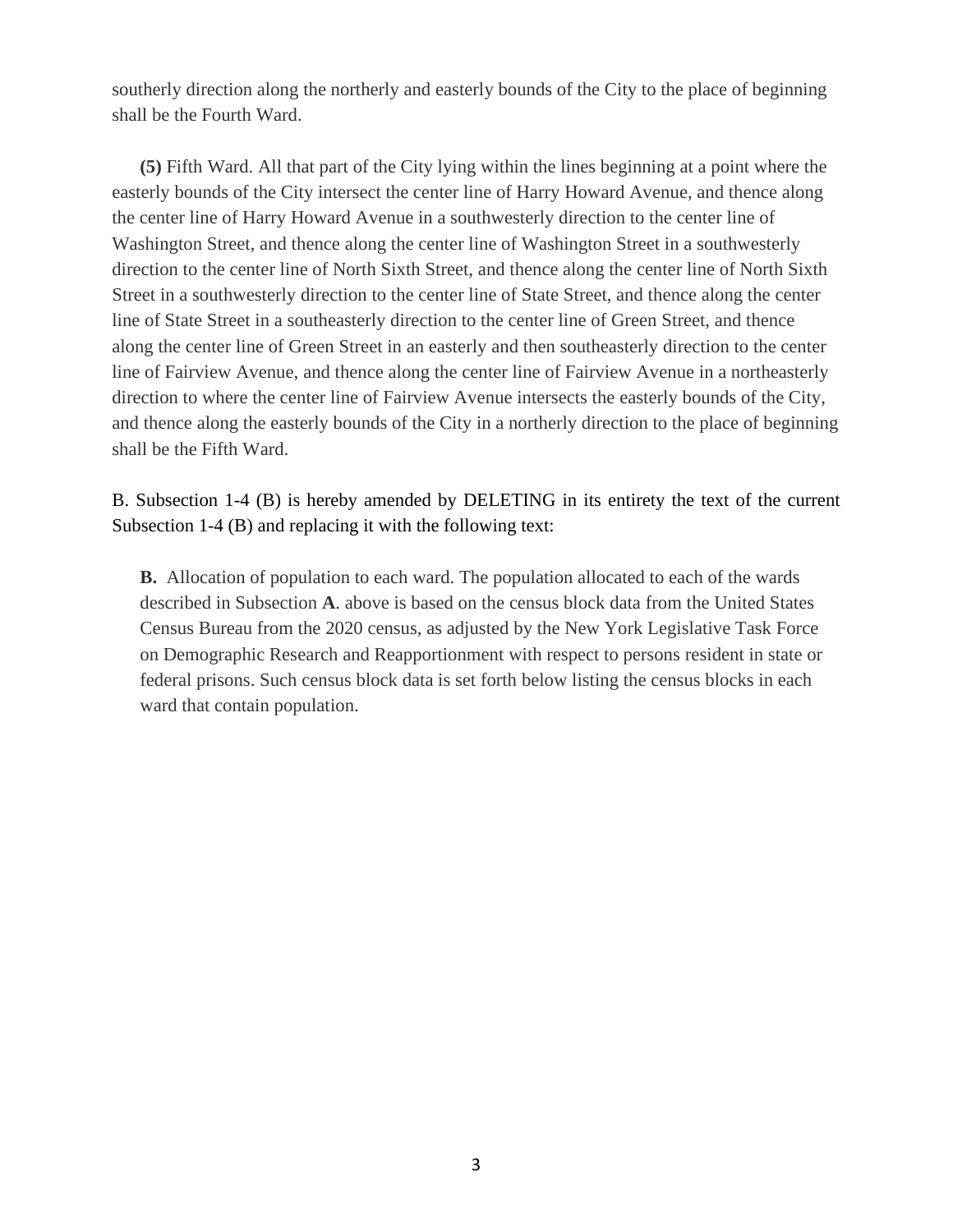| <b>WARD</b>  | <b>STATE</b> | <b>COUNTY</b> | <b>TRACT</b> | <b>BLOCK</b> | <b>POP</b>   |
|--------------|--------------|---------------|--------------|--------------|--------------|
| $\mathbf{1}$ | 36           | 21            | 1300         | 1004         | 8            |
| $\mathbf{1}$ | 36           | 21            | 1300         | 1005         | 15           |
| $\mathbf 1$  | 36           | 21            | 1300         | 1006         | 11           |
| $\mathbf{1}$ | 36           | 21            | 1300         | 1008         | 130          |
| $\,1\,$      | 36           | 21            | 1300         | 1009         | $\tau$       |
| $\mathbf{1}$ | 36           | 21            | 1300         | 1010         | 35           |
| $\mathbf{1}$ | 36           | 21            | 1300         | 1011         | 41           |
| $\mathbf{1}$ | 36           | 21            | 1300         | 1012         | 29           |
| $\mathbf{1}$ | 36           | 21            | 1300         | 1013         | 95           |
| $\mathbf{1}$ | 36           | 21            | 1300         | 1014         | 19           |
| $\mathbf{1}$ | 36           | 21            | 1300         | 1015         | 23           |
| $\mathbf{1}$ | 36           | 21            | 1300         | 1016         | 46           |
| $\mathbf{1}$ | 36           | 21            | 1300         | 2000         | 27           |
| $\mathbf{1}$ | 36           | 21            | 1300         | 2001         | 36           |
| $\mathbf{1}$ | 36           | 21            | 1300         | 2002         | 58           |
| $\mathbf{1}$ | 36           | 21            | 1300         | 2004         | 37           |
| $\mathbf{1}$ | 36           | 21            | 1300         | 2005         | $8\,$        |
| $\mathbf{1}$ | 36           | 21            | 1300         | 2006         | 55           |
| $\mathbf{1}$ | 36           | 21            | 1300         | 2007         | $\mathbf{2}$ |
| $\mathbf{1}$ | 36           | 21            | 1300         | 2009         | 5            |
| $\mathbf{1}$ | 36           | 21            | 1300         | 3000         | 69           |
| $\mathbf{1}$ | 36           | 21            | 1300         | 3001         | 41           |
| $\mathbf{1}$ | 36           | 21            | 1300         | 3002         | 30           |
| $\mathbf{1}$ | 36           | 21            | 1300         | 3003         | 23           |
| $\mathbf{1}$ | 36           | 21            | 1300         | 3004         | 16           |
| $\mathbf{1}$ | 36           | 21            | 1300         | 3005         | 46           |
| $\mathbf{1}$ | 36           | 21            | 1300         | 3006         | 37           |
| $\mathbf{1}$ | 36           | 21            | 1300         | 3007         | 18           |
| $\mathbf{1}$ | 36           | 21            | 1300         | 3008         | 24           |
| $\mathbf{1}$ | 36           | 21            | 1300         | 3009         | 34           |
| $\mathbf{1}$ | 36           | 21            | 1300         | 3010         | 61           |
| $\mathbf{1}$ | 36           | 21            | 1300         | 3011         | 35           |
| $\,1$        | 36           | 21            | 1300         | 3013         | 14           |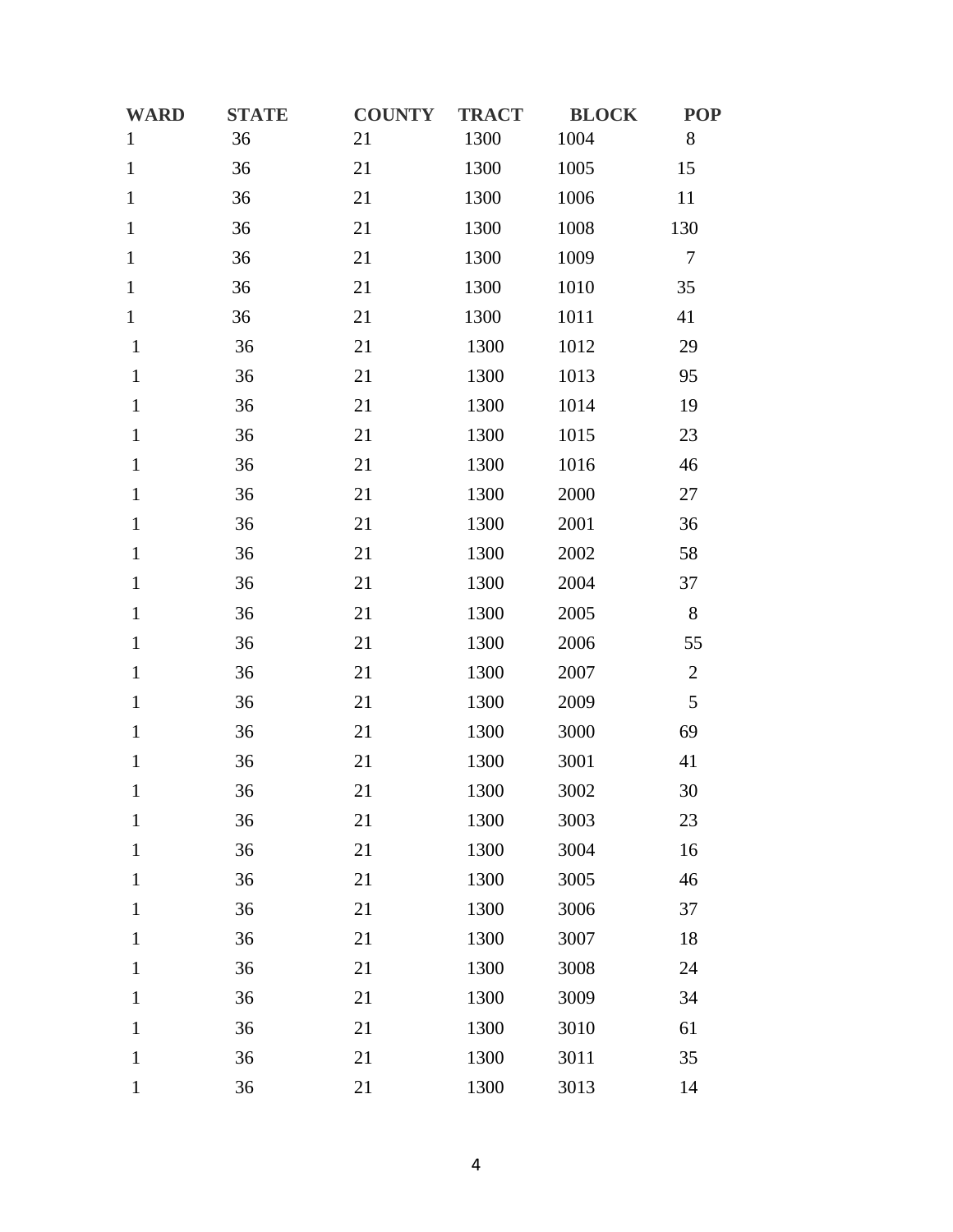| $\mathbf{1}$<br>Total | 36           | 21            | 1300         | 3014         | 23<br>1158 |
|-----------------------|--------------|---------------|--------------|--------------|------------|
| <b>WARD</b>           | <b>STATE</b> | <b>COUNTY</b> | <b>TRACT</b> | <b>BLOCK</b> | <b>POP</b> |
| $\overline{2}$        | 36           | 21            | 1200         | 1002         | 233        |
| $\overline{2}$        | 36           | 21            | 1200         | 2001         | 19         |
| $\overline{2}$        | 36           | 21            | 1200         | 2002         | 318        |
| $\overline{2}$        | 36           | 21            | 1200         | 2003         | 78         |
| $\overline{2}$        | 36           | 21            | 1200         | 2004         | 11         |
| $\overline{2}$        | 36           | 21            | 1200         | 2005         | 42         |
| $\overline{2}$        | 36           | 21            | 1200         | 2006         | 117        |
| $\overline{2}$        | 36           | 21            | 1200         | 3002         | 121        |
| $\overline{2}$        | 36           | 21            | 1200         | 3003         | 57         |
| $\overline{2}$        | 36           | 21            | 1200         | 3004         | 74         |
| $\overline{2}$        | 36           | 21            | 1200         | 3005         | 54         |
| $\overline{2}$        | 36           | 21            | 1200         | 3006         | 66         |

| Total          |              |               |              |              | 1190       |
|----------------|--------------|---------------|--------------|--------------|------------|
| <b>WARD</b>    | <b>STATE</b> | <b>COUNTY</b> | <b>TRACT</b> | <b>BLOCK</b> | <b>POP</b> |
| 3              | 36           | 21            | 1200         | 4007         | 43         |
| 3              | 36           | 21            | 1200         | 4008         | 11         |
| $\mathfrak{Z}$ | 36           | 21            | 1200         | 4009         | 61         |
| 3              | 36           | 21            | 1200         | 4010         | 77         |
| 3              | 36           | 21            | 1300         | 2003         | 75         |
| 3              | 36           | 21            | 1300         | 4000         | 37         |
| 3              | 36           | 21            | 1300         | 4001         | 73         |
| 3              | 36           | 21            | 1300         | 4002         | 36         |
| 3              | 36           | 21            | 1300         | 4003         | 42         |
| 3              | 36           | 21            | 1300         | 4005         | 27         |
| $\mathfrak{Z}$ | 36           | 21            | 1300         | 4006         | 67         |
| 3              | 36           | 21            | 1300         | 4007         | 52         |
| 3              | 36           | 21            | 1300         | 4008         | 142        |
| 3              | 36           | 21            | 1300         | 4009         | 33         |
| 3              | 36           | 21            | 1300         | 4010         | 21         |
|                |              |               |              |              |            |

36 21 1300 5002 28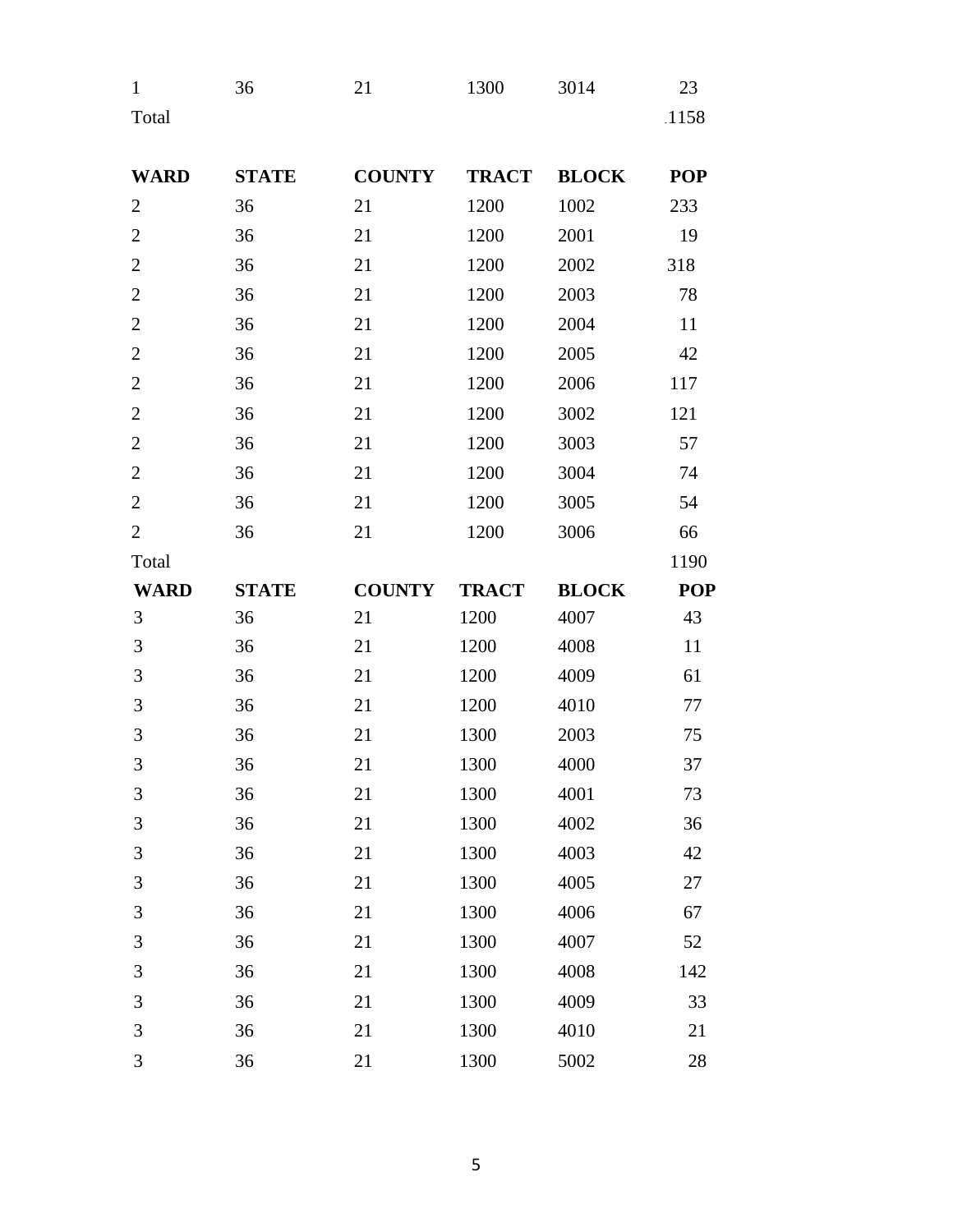| 3     | 36 | 21 | 1300 | 5004 | 15   |
|-------|----|----|------|------|------|
| 3     | 36 | 21 | 1300 | 5006 | 51   |
| 3     | 36 | 21 | 1300 | 5008 | 21   |
| 3     | 36 | 21 | 1300 | 5009 | 36   |
| 3     | 36 | 21 | 1300 | 5010 | 20   |
| 3     | 36 | 21 | 1300 | 5012 | 59   |
| 3     | 36 | 21 | 1300 | 5013 | 65   |
| 3     | 36 | 21 | 1300 | 5014 | 131  |
| Total |    |    |      |      | 1223 |

| <b>WARD</b>    | <b>STATE</b> | <b>COUNTY</b> | <b>TRACT</b> | <b>BLOCK</b> | <b>POP</b> |
|----------------|--------------|---------------|--------------|--------------|------------|
| $\overline{4}$ | 36           | 21            | 1200         | 1000         | 305        |
| $\overline{4}$ | 36           | 21            | 1200         | 3000         | 48         |
| $\overline{4}$ | 36           | 21            | 1200         | 3001         | 54         |
| $\overline{4}$ | 36           | 21            | 1200         | 3007         | 62         |
| $\overline{4}$ | 36           | 21            | 1200         | 3008         | 13         |
| $\overline{4}$ | 36           | 21            | 1200         | 3009         | 24         |
| $\overline{4}$ | 36           | 21            | 1200         | 3010         | 80         |
| $\overline{4}$ | 36           | 21            | 1200         | 4000         | 25         |
| $\overline{4}$ | 36           | 21            | 1200         | 4001         | 20         |
| $\overline{4}$ | 36           | 21            | 1200         | 4002         | 13         |
| 4              | 36           | 21            | 1200         | 4003         | 48         |
| $\overline{4}$ | 36           | 21            | 1200         | 4004         | 53         |
| $\overline{4}$ | 36           | 21            | 1200         | 4005         | 35         |
| $\overline{4}$ | 36           | 21            | 1200         | 4006         | 68         |
| $\overline{4}$ | 36           | 21            | 1200         | 4011         | 46         |
| $\overline{4}$ | 36           | 21            | 1200         | 4013         | 17         |
| $\overline{4}$ | 36           | 21            | 1200         | 4014         | 26         |
| $\overline{4}$ | 36           | 21            | 1200         | 4015         | 25         |
| $\overline{4}$ | 36           | 21            | 1200         | 4016         | 72         |
| $\overline{4}$ | 36           | 21            | 1200         | 4017         | 54         |
| $\overline{4}$ | 36           | 21            | 1200         | 4018         | 40         |
| Total          |              |               |              |              | 1128       |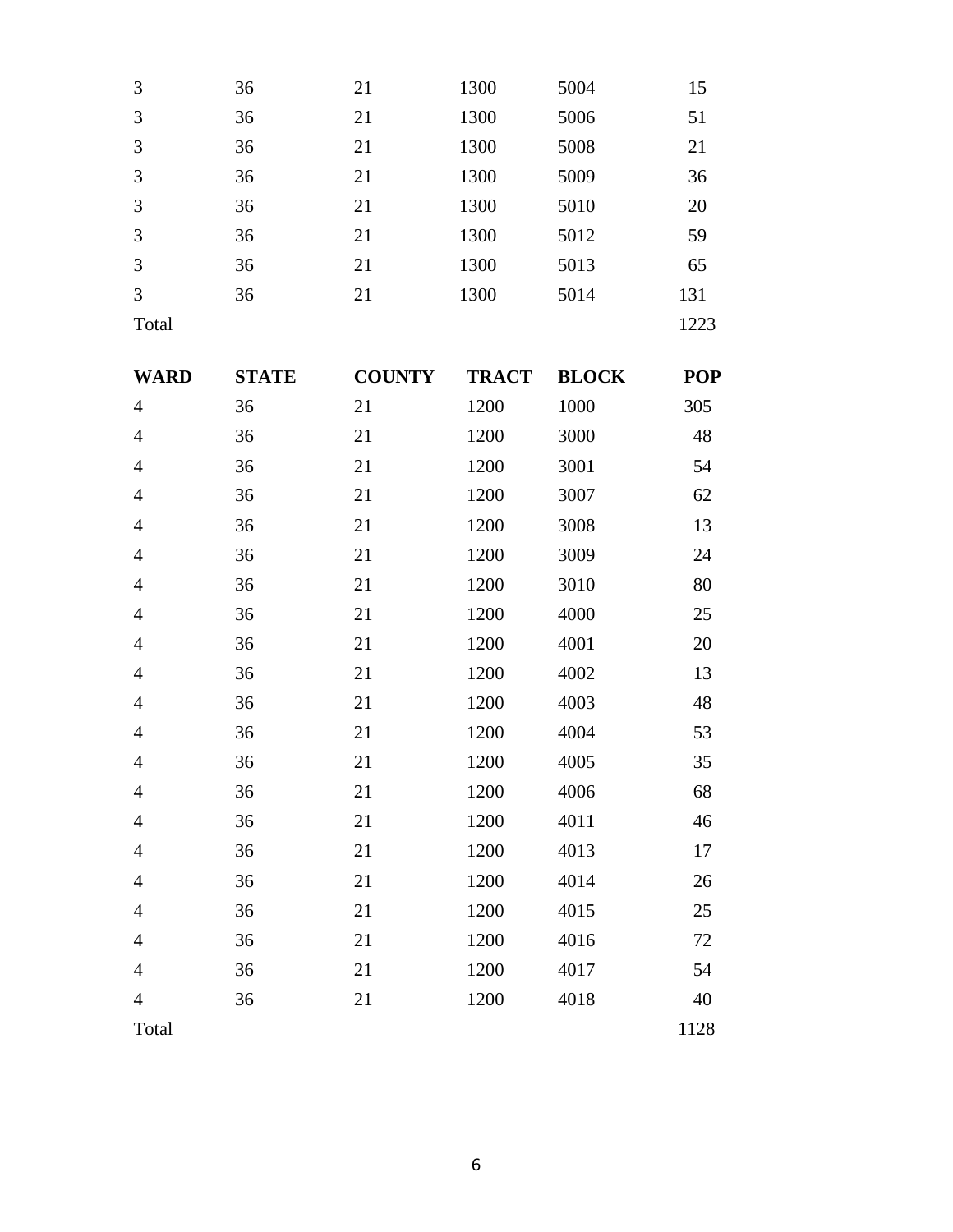| <b>WARD</b> | <b>STATE</b> | <b>COUNTY</b> | <b>TRACT</b> | <b>BLOCK</b> | <b>POP</b> |
|-------------|--------------|---------------|--------------|--------------|------------|
| 5           | 36           | 21            | 1200         | 1001         | 98         |
| 5           | 36           | 21            | 1200         | 1002         | 55         |
| 5           | 36           | 21            | 1200         | 1007         | 304        |
| 5           | 36           | 21            | 1200         | 1008         | 70         |
| 5           | 36           | 21            | 1200         | 1009         | 193        |
| 5           | 36           | 21            | 1200         | 1010         | 42         |
| 5           | 36           | 21            | 1200         | 1011         | 72         |
| 5           | 36           | 21            | 1200         | 1012         | 85         |
| 5           | 36           | 21            | 1300         | 5000         | 102        |
| 5           | 36           | 21            | 1300         | 5002         | 18         |
| 5           | 36           | 21            | 1300         | 5011         | 119        |
| Total       |              |               |              |              | 1158       |

**Section 5. Severability.** If any section of this local law shall be declared unconstitutional or otherwise void and ineffective, the validity of the remainder of the provisions hereof and their application shall not be affected thereby.

**Section 6**. **Form of Proposition**. The question to be submitted to the electorate pursuant to Section 7 of this law shall read as follows:

The proposed amendments to Section 1-4 of the City Charter of the City of Hudson are required to bring the population of the City wards into compliance with the Constitution of the United States and Section 1-4(c) of the City Charter of the City of Hudson. The proposed amendments, using a means of least disturbance, revise the boundary lines of the existing five (5) wards of the City to bring the difference in the population of the most populated ward (the First Ward with a population of 1233) below 10% of the population of the least populated ward (the Fifth Ward with a population of 1158). Shall the proposed amendment be approved?

**Section 7. Effective Date.** This local law shall not take effect until January 1, 2023 after its approval by the affirmative vote of a majority of the qualified electors of the City of Hudson voting upon a proposition for its approval by referendum in conformity with the provisions of Section 23 of the Municipal Home Rule Law.